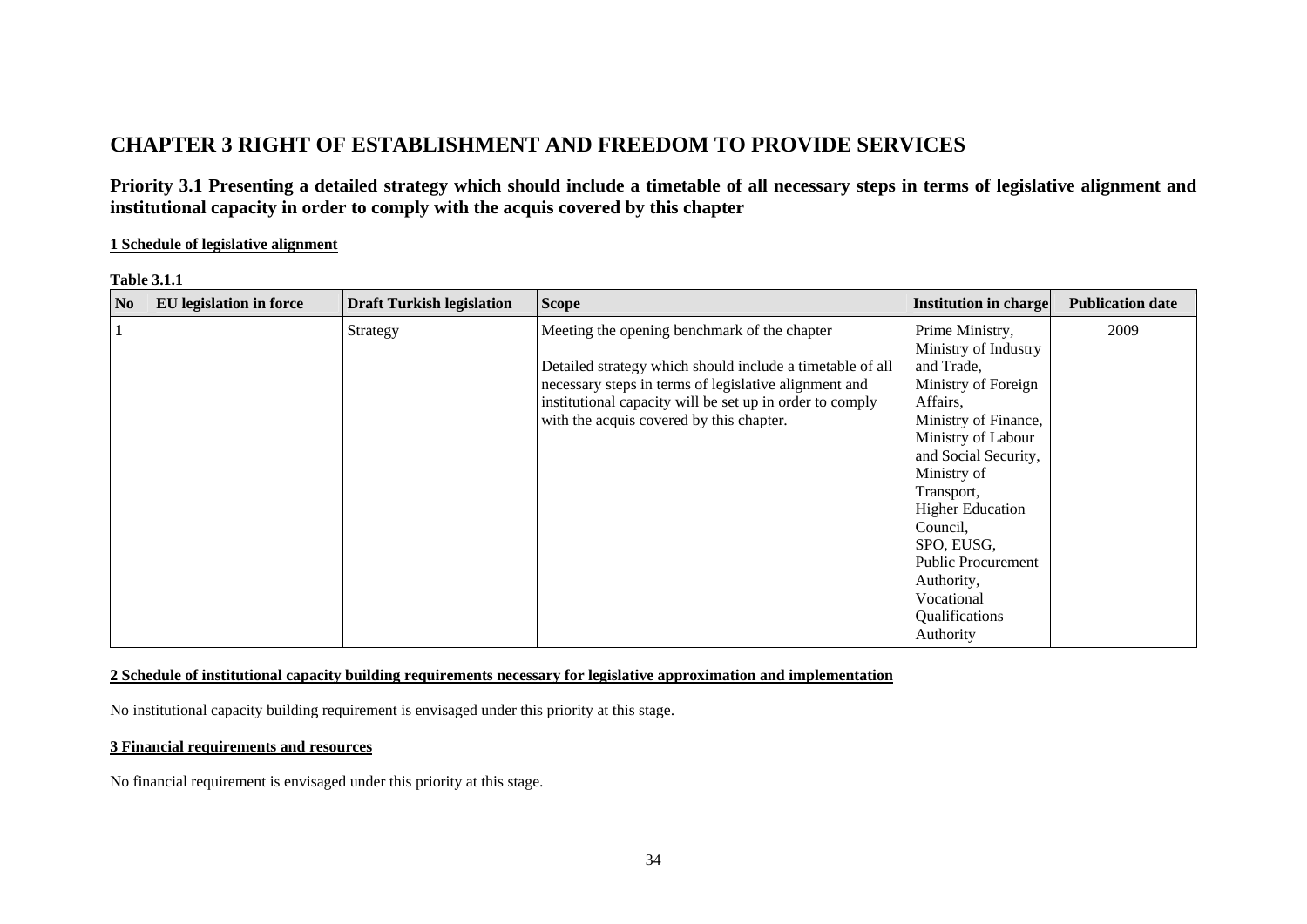**Priority 3.2 Continue alignment with the acquis for the mutual recognition of professional qualifications by adopting the minimum training requirements set out in Directive 2005/36/EC of the European Parliament and of the Council of 7 September 2005 on the recognition of professional qualifications, providing for a procedure for professional recognition distinct from academic recognition** 

#### **1 Schedule of legislative alignment**

#### **Table 3.2.1**

| $\bf No$     | <b>EU</b> legislation in force | <b>Draft Turkish legislation</b>                                                                                                                 | <b>Scope</b>                                                                                                                                                                                                                                                                                                                                                                                      | Institution in charge                     | <b>Publication date</b> |
|--------------|--------------------------------|--------------------------------------------------------------------------------------------------------------------------------------------------|---------------------------------------------------------------------------------------------------------------------------------------------------------------------------------------------------------------------------------------------------------------------------------------------------------------------------------------------------------------------------------------------------|-------------------------------------------|-------------------------|
|              | Directive No. 2005/36/EC       | Preparation of a Strategy<br>all relevant bodies                                                                                                 | Creating an inventory of professions regulated on national<br>Document in onsultation with scale, preparing a work plan concerning the professions<br>that are not regulated, and working out a comprehensive<br>concerning the professions to strategy in consultation with all relevant stakeholders for<br>be regulated on national scale establishing the qualifications in these professions | Vocational<br>Qualifications<br>Authority | 2009                    |
| $\mathbf{2}$ | Directive No. 2005/36/EC       | Law on Regulation and<br>Recognition of the<br>Vocational Qualifications <sup>1</sup>                                                            | Identification of procedures and principles related to<br>vocational qualifications required for the acquisition and<br>performance of the occupations, for performing the<br>occupations acquired in EU member states or in third<br>countries in his/her own office or by being an employee<br>Harmonization with the system of mutual recognition of<br>vocational qualifications.             | Vocational<br>Qualifications<br>Authority | 2010-2013               |
| 3            | Directive No. 2005/36/EC       | <b>Necessary Secondary</b><br><b>Legislation on Vocational</b><br>Qualifications, which are to<br>be Established at the<br><b>National Level</b> | Specification of national vocational qualifications, and<br>ensuring the mutual recognition of these vocational<br>qualifications by harmonization with the EU legislation                                                                                                                                                                                                                        | Vocational<br>Qualifications<br>Authority | 2010-2013               |

<span id="page-1-0"></span><sup>&</sup>lt;sup>1</sup> It is also mentioned under "Priority 3.6 Continuing alignment with the acquis for the mutual recognition of professional qualifications and, in particular, working towards repealing nationality requirements".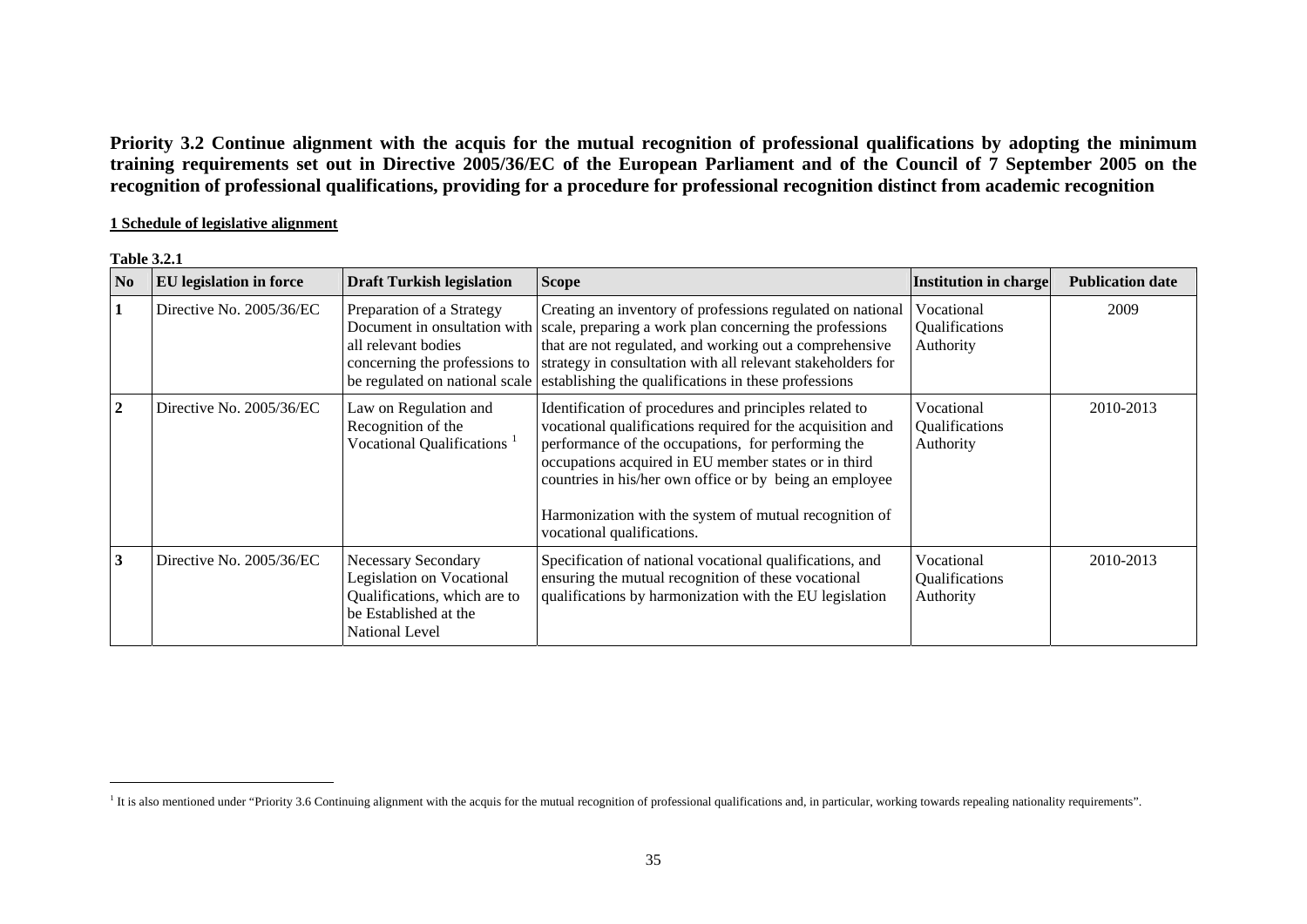## **Table 3.2.1 (Continued)**

| N <sub>0</sub> | <b>EU</b> legislation in force                                  | <b>Draft Turkish legislation</b>                                                                    | <b>Scope</b>                                                                                                                                                                                                                                                                                                                                                                                                                                                                                                                 | Institution in charge                     | <b>Publication date</b> |
|----------------|-----------------------------------------------------------------|-----------------------------------------------------------------------------------------------------|------------------------------------------------------------------------------------------------------------------------------------------------------------------------------------------------------------------------------------------------------------------------------------------------------------------------------------------------------------------------------------------------------------------------------------------------------------------------------------------------------------------------------|-------------------------------------------|-------------------------|
| $\sqrt{4}$     | Directive No. 2005/36/EC,<br>Recommendation No.2008/C<br>111/01 | <b>Implementing Regulation on</b><br>Vocational Qualifications,<br><b>Testing and Certification</b> | In accordance with the qualifications within the scope of<br>Vocational Qualifications Authority Law No. 5544,<br>identification of procedures and principles regarding<br>developing qualifications conducted by the Authority and<br>by the institutions awarded by the Authority, awarding<br>the institutions, testing and certification, training and<br>financial issues.<br>Identification and certification of the national vocational<br>qualifications and providing the accreditation of these<br>qualifications. | Vocational<br>Qualifications<br>Authority | 2009                    |

## **2 Schedule of institutional capacity building requirements necessary for legislative approximation and implementation**

#### **Table 3.2.2**

| No | <b>Requirements</b>                                                                                                                                                                                                                         | Year      |
|----|---------------------------------------------------------------------------------------------------------------------------------------------------------------------------------------------------------------------------------------------|-----------|
|    | (Vocational Qualifications Authority)                                                                                                                                                                                                       |           |
|    | Training of the staff (for the issues such as; developing occupational standards and qualifications, test bank, accreditation, administrative,<br>financial, management information system (MIS) etc.)                                      | 2009-2010 |
|    | Establishing the infrastructure for documentation and system towards the implementation of the Implementing Regulation on Occupational<br>Standards and Testing and Certification                                                           | 2009-2010 |
|    | Establishing the infrastructure for MIS related to Occupational Standards and Testing and Certification                                                                                                                                     | 2009-2010 |
|    | Establishing the vocational qualifications system and providing the functionality of the system in the selected priority sectors.                                                                                                           | 2009-2010 |
|    | Activities towards the publicity of the Authority and the qualifications system and raising the awareness                                                                                                                                   | 2009-2010 |
| 6  | Provide the internalisation of the vocational qualifications system by the social partners, increasing the capacity of Occupational Standards<br>Development, Vocational Knowledge and Skills Testing and Certification Centres (VOC-TEST). | 2009-2011 |
|    | Equipment purchase                                                                                                                                                                                                                          | 2009-2010 |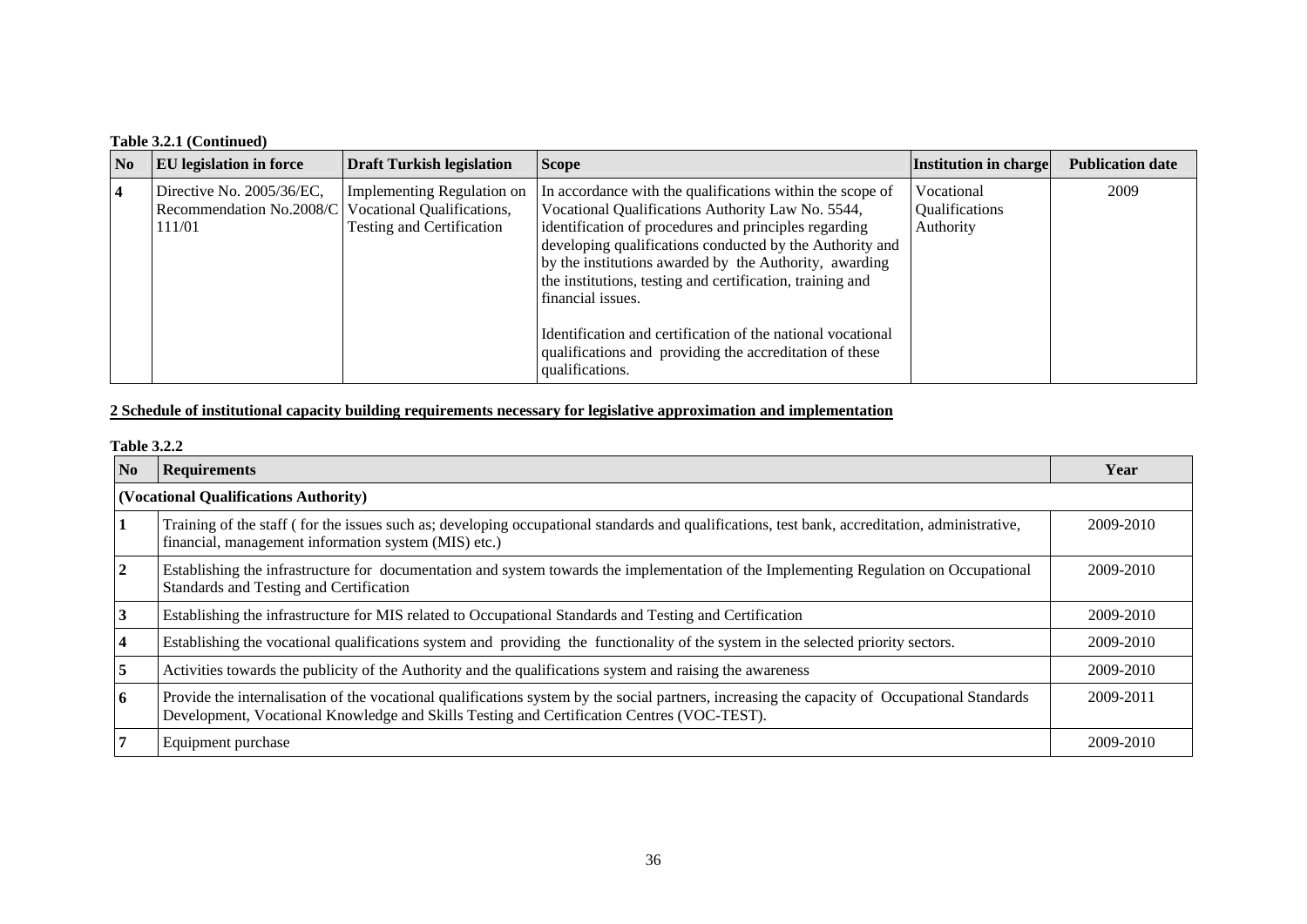#### **3 Financial requirements and resources**

| <b>Table 3.2.3</b>                                                                                                 |           |                        |                   |       | (Euro)       |
|--------------------------------------------------------------------------------------------------------------------|-----------|------------------------|-------------------|-------|--------------|
| <b>Requirements (Vocational Qualifications Authority)</b>                                                          | Year      | <b>National Budget</b> | <b>EU</b> sources | Other | <b>Total</b> |
| I-Investment                                                                                                       |           |                        |                   |       |              |
| II- Legislative approximation and implementation                                                                   |           |                        |                   |       |              |
| - Personnel                                                                                                        |           |                        |                   |       |              |
| - Training                                                                                                         |           |                        |                   |       |              |
| - Consultancy                                                                                                      |           |                        |                   |       |              |
| - Translation                                                                                                      |           |                        |                   |       |              |
| - Other                                                                                                            |           |                        |                   |       |              |
| Strengthening of the Vocational Qualifications<br>Authority and of national vocational qualifications <sup>2</sup> | 2009-2010 | 200,000                | 10,700,000        |       | 10,900,000   |
| <b>Total</b>                                                                                                       |           | 200,000                | 10,700,000        |       | 10,900,000   |

<span id="page-3-0"></span> $2$  Financed by the project titled "Strengthening the National Qualifications System and Vocational Qualifications Authority in Turkey" under 2007 Instrument for Pre-Accession (IPA). Except the personnel, issues such as required equipments, training, consultancy, information etc. related to the above mentioned precautions will be financed by the related project. Within the scope of the above mentioned EU Project, it is also aimed to strengthen the capacity of social partners.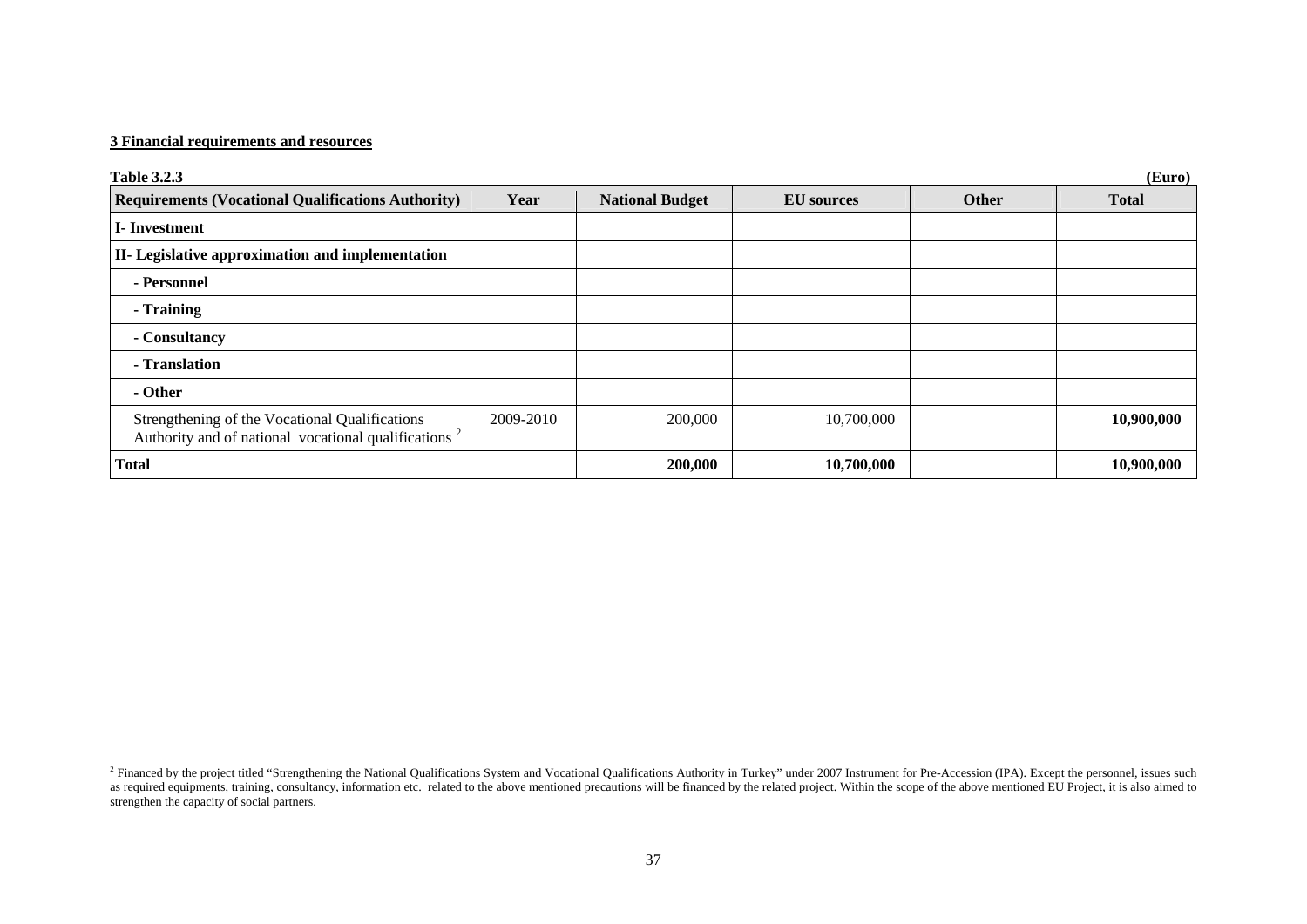# **Priority 3.3 Beginning alignment with the acquis on postal services**

## **1 Schedule of legislative alignment**

#### **Table 3.3.1**

| $\overline{\text{No}}$ | <b>EU</b> legislation in force                       | <b>Draft Turkish legislation</b>                                                                                            | <b>Scope</b>                                                                                                                                                                                                                                                                                                                                                                                                                                                                                                                                                                                                                                                                                                                                              | <b>Institution in charge</b> | <b>Publication date</b> |
|------------------------|------------------------------------------------------|-----------------------------------------------------------------------------------------------------------------------------|-----------------------------------------------------------------------------------------------------------------------------------------------------------------------------------------------------------------------------------------------------------------------------------------------------------------------------------------------------------------------------------------------------------------------------------------------------------------------------------------------------------------------------------------------------------------------------------------------------------------------------------------------------------------------------------------------------------------------------------------------------------|------------------------------|-------------------------|
|                        | Directives No. 97/67/EC,<br>2008/6/EC and 2002/39/EC | Law on the Regulation of<br><b>Postal Services</b>                                                                          | Liberalization of the postal sector in a controlled and<br>gradual way in order to provide countrywide postal<br>services of good quality continuously with a fee<br>affordable for all consumers under the framework drawn<br>by the principles based on competition, and exercising<br>regulation and control on a financially strong, stable and<br>transparent sector.<br>Within the scope of the law, provision of reception,<br>collection, processing, distribution and deliverance<br>services for mail deliveries; specification of principles<br>regarding authorization, scale rates and conditions of<br>service, and establishment, tasks, competency and<br>responsibility of the Postal Regulation and Control Board<br>will be regulated. | Ministry of<br>Transport     | 2009-2010               |
| $\boldsymbol{2}$       | Directives No. 97/67/EC,<br>2008/6/EC and 2002/39/EC | Law on the Tasks,<br>Competency and<br>Responsibilities of the<br>General Directorate of Post<br>and Telegraph Organization | Regulation of the procedures and principles regarding the<br>structure, fields of activity and the provision of services of<br>the General Directorate of Post and Telegraph<br>Organization, which is a public corporation autonomous<br>in its activities and whose responsibility is limited by its<br>capital.                                                                                                                                                                                                                                                                                                                                                                                                                                        | Ministry of<br>Transport     | 2009-2010               |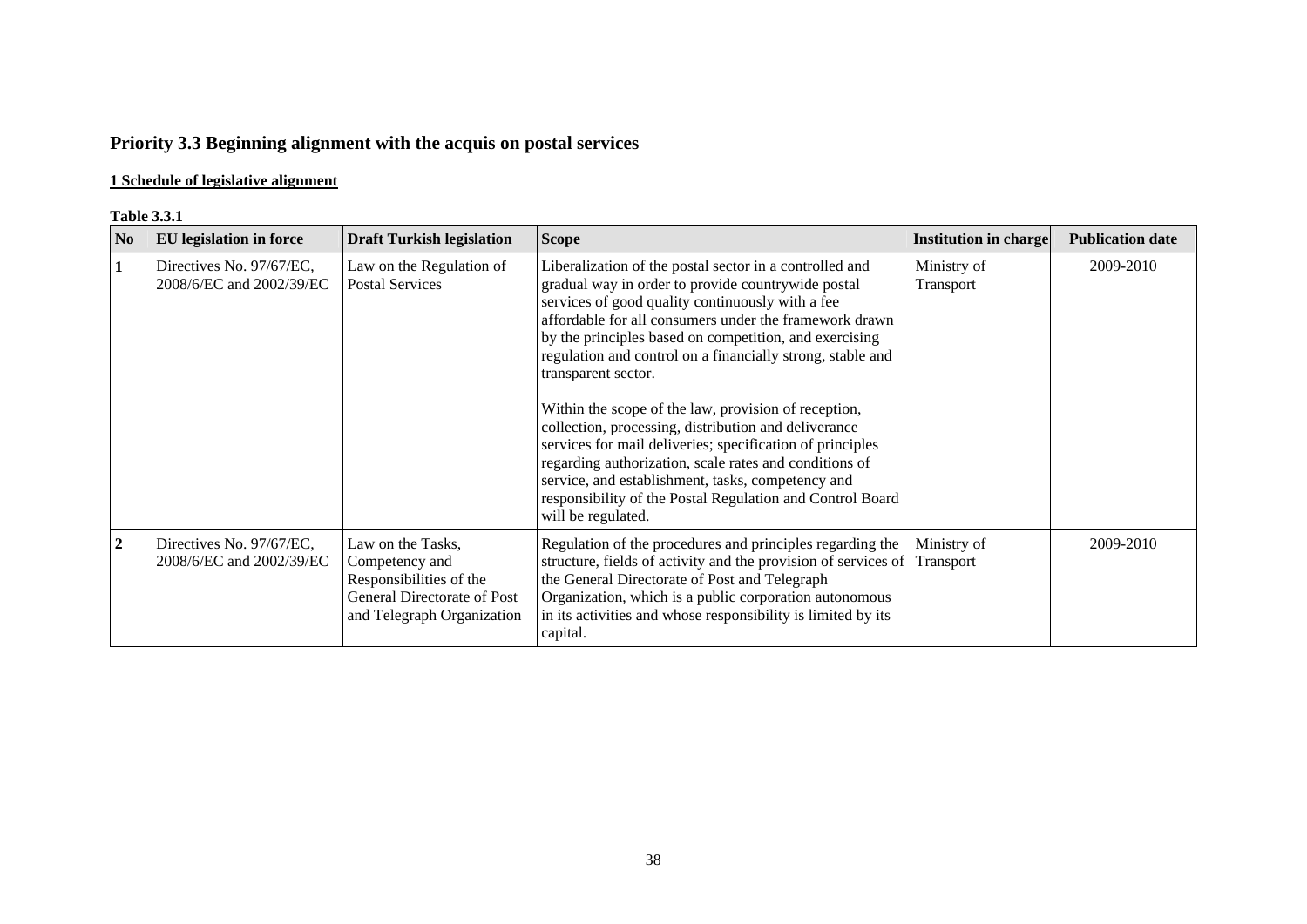### **2 Schedule of institutional capacity building requirements necessary for legislative approximation and implementation**

#### **Table 3.3.2**

| No | <b>Requirements</b>                                                                                                                                                           | Year |  |
|----|-------------------------------------------------------------------------------------------------------------------------------------------------------------------------------|------|--|
|    | (Ministry of Transport)                                                                                                                                                       |      |  |
|    | Abroad working visits of the experts of the Postal Regulation and Control Board to get technical aid                                                                          | 2009 |  |
|    | Equipment purchase                                                                                                                                                            | 2009 |  |
|    | Homeland training                                                                                                                                                             | 2009 |  |
|    | Outsourcing foreign advisory service                                                                                                                                          | 2009 |  |
|    | Translation Service (Translation of Law on the Regulation of Postal Services into English and French, simultaneous interpretation for<br>briefing given by advisor, and etc.) | 2009 |  |

## **3 Financial requirements and resources**

| <b>Table 3.3.3</b>                               |      |                        |                   |              | (Euro)       |
|--------------------------------------------------|------|------------------------|-------------------|--------------|--------------|
| <b>Requirements (Ministry of Transport)</b>      | Year | <b>National Budget</b> | <b>EU</b> sources | <b>Other</b> | <b>Total</b> |
| <b>I</b> -Investment                             | 2009 | 19,595                 | 58,786            |              | 78,381       |
| II- Legislative approximation and implementation |      |                        |                   |              |              |
| - Personnel                                      |      |                        |                   |              |              |
| - Training                                       | 2009 | 20,000                 | 56,000            |              | 76,000       |
| - Consultancy                                    | 2009 | 143,650                | 34,750            |              | 178,400      |
| - Translation                                    | 2009 | 10,000                 | 7,800             |              | 17,800       |
| - Other                                          |      |                        |                   |              |              |
| <b>Total</b>                                     |      | 193,245                | 157,336           |              | 350,581      |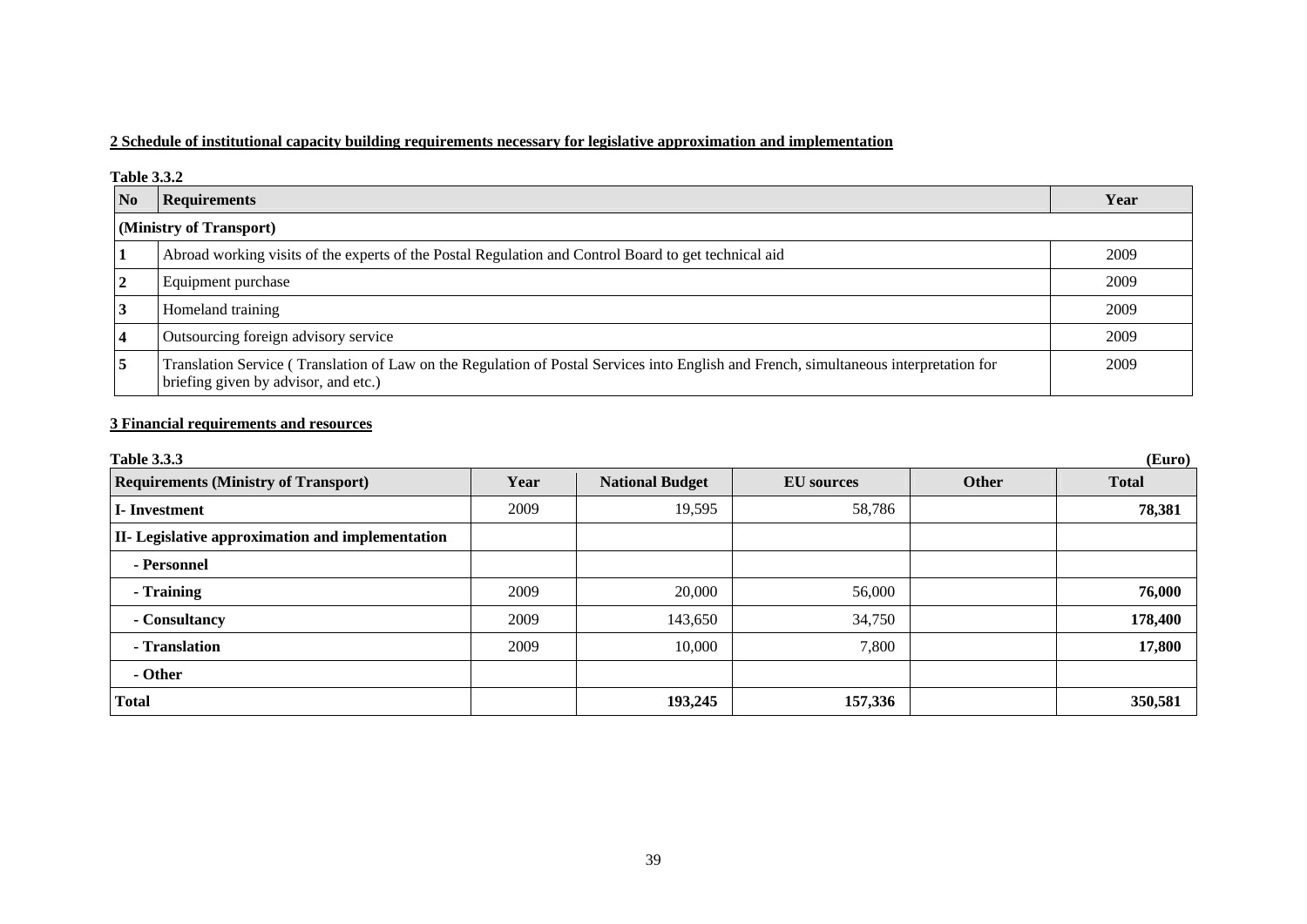## **Priority 3.4 Further removing restrictions on the right of establishment and the freedom to provide cross-border services**

### **1 Schedule of legislative alignment**

#### **Table 3.4.1**

| N <sub>0</sub> | <b>EU</b> legislation in force | <b>Draft Turkish legislation</b>                                       | <b>Scope</b>                                                                                                                                                                                                                                | Institution in charge                                                                                                                                                                 | <b>Publication date</b> |
|----------------|--------------------------------|------------------------------------------------------------------------|---------------------------------------------------------------------------------------------------------------------------------------------------------------------------------------------------------------------------------------------|---------------------------------------------------------------------------------------------------------------------------------------------------------------------------------------|-------------------------|
| 1              | Directive No. 2004/38/EC       | Law Amending Work<br>Permits of Foreigners Law<br>and Certain Laws     | Satisfying the needs emerging during the application<br>process regarding the work permit requests of foreigners,<br>who will be assigned especially within the scope of<br>professional services, and reducing the work permit<br>process. | Ministry of Labour<br>and Social Security                                                                                                                                             | 2009-2010               |
| $\overline{2}$ | Directive No. 2004/38/EC       | Implementing Regulation of<br>the Law on Work Permits of<br>Foreigners | Specification of the application principles for work permit<br>procedures.                                                                                                                                                                  | Ministry of Labour<br>and Social Security                                                                                                                                             | 2010                    |
| 3              | Directive No. $2006/123/EC$    | Legislation for Temporary<br>Service Provision                         | Filling the gaps in our legislation on the pursuance of<br>temporary service provision.                                                                                                                                                     | Ministry of Industry<br>and Trade,<br>Ministry of Foreign<br>Affairs,<br>Ministry of Finance,<br>Ministry of Labour<br>and Social Security,<br><b>Public Procurement</b><br>Authority | 2009                    |

### **2 Schedule of institutional capacity building requirements necessary for legislative approximation and implementation**

#### **Table 3.4.2**

| $\overline{\text{No}}$ | Requirements                                                                                                                                                                                                                                                                                                                                          | Year      |
|------------------------|-------------------------------------------------------------------------------------------------------------------------------------------------------------------------------------------------------------------------------------------------------------------------------------------------------------------------------------------------------|-----------|
|                        | (Ministry of Industry and Trade)                                                                                                                                                                                                                                                                                                                      |           |
|                        | Consultancy and technical assistance service for the examination of best practices of EU Member State                                                                                                                                                                                                                                                 | 2009-2011 |
| $\mathbf{2}$           | Establishing an infrastructure for facilitating the exchange of information among the related institutions (Ministry of Industry and Trade,<br>Ministry of Labour and social Security, Ministry of Foreign Affairs, Undersecretariat of Treasury, Revenue Administration, Chambers of<br>Industry and Commerce and Chambers of Tradesman and Artisan) | 2009-2011 |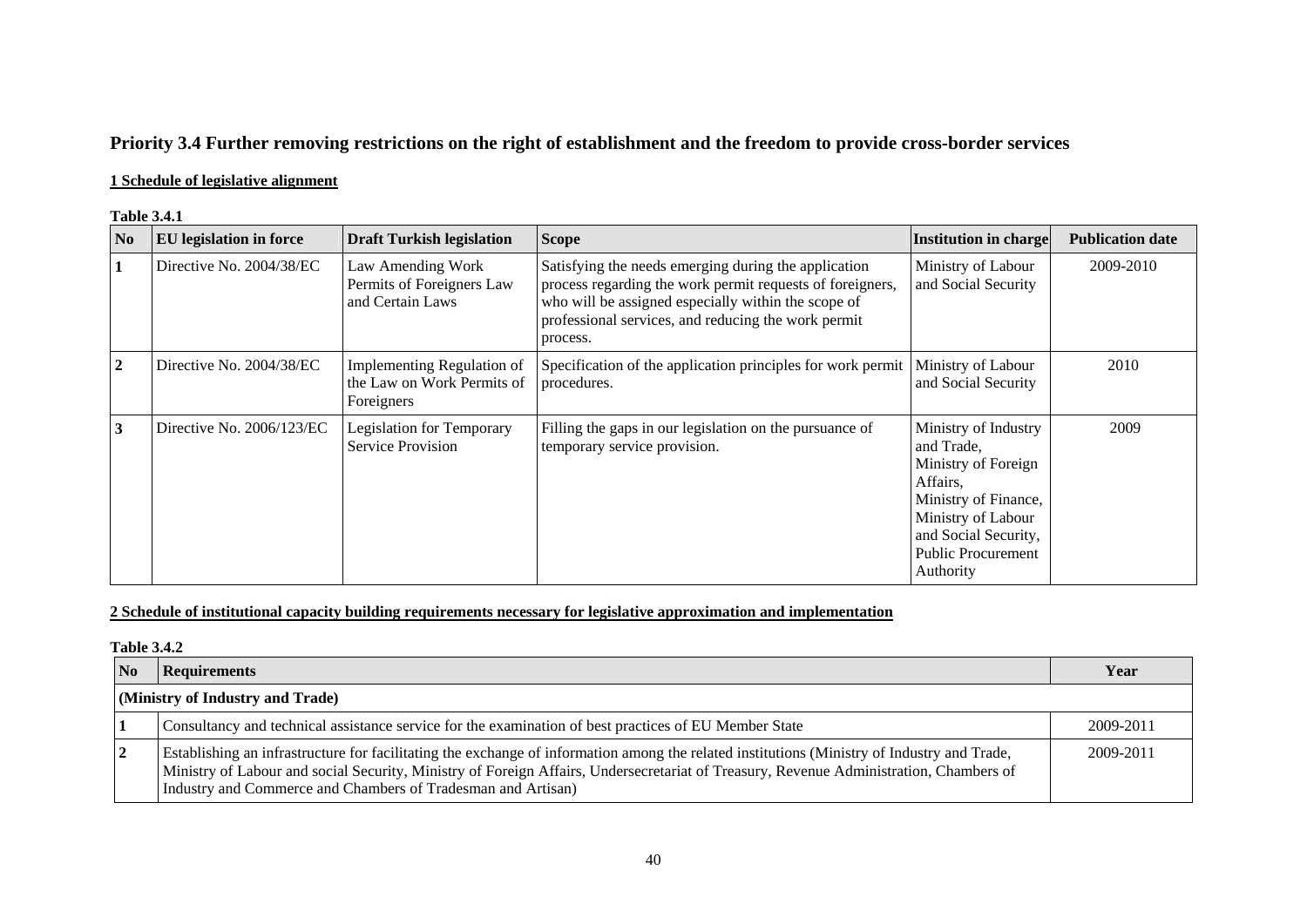#### **3 Financial requirements and resources**

| (Euro)<br><b>Table 3.4.3</b>                         |           |                        |                   |       |              |
|------------------------------------------------------|-----------|------------------------|-------------------|-------|--------------|
| <b>Requirements (Ministry of Industry and Trade)</b> | Year      | <b>National Budget</b> | <b>EU</b> sources | Other | <b>Total</b> |
| <b>I</b> -Investment                                 |           |                        |                   |       |              |
| II- Legislative approximation and implementation     |           |                        |                   |       |              |
| - Personnel                                          |           |                        |                   |       |              |
| - Training                                           |           |                        |                   |       |              |
| - Consultancy                                        | 2009-2011 | $30,000^3$             | 300,000           |       | 330,000      |
| - Translation                                        |           |                        |                   |       |              |
| - Other                                              |           |                        |                   |       |              |
| <b>Total</b>                                         |           | 30,000                 | 300,000           |       | 330,000      |

<span id="page-7-0"></span> $3$  For each year between 2009 and 2011, the contribution from national budget is 10.000 Euro and the contribution from BU Resources is 100.000.Euro. The above numbers indicate the total contribution from both sides for the period 2009-2011.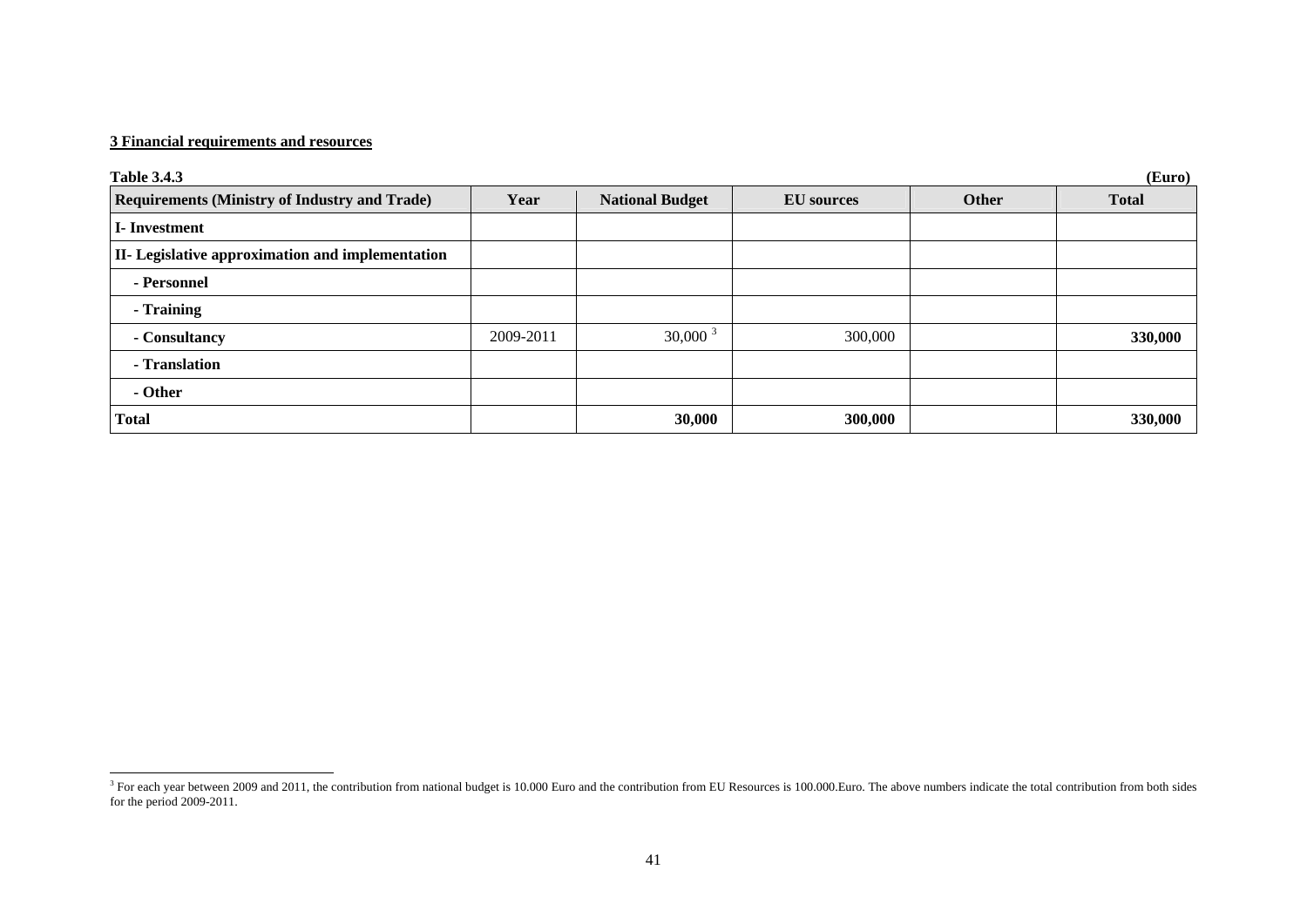## **Priority 3.5 Continuing alignment on the acquis for postal services**

### **1 Schedule of legislative alignment**

#### **Table 3.5.1**

| N <sub>0</sub> | <b>EU</b> legislation in force                       | <b>Draft Turkish legislation</b>                                                                                          | <b>Scope</b>                                                                                                                                                                                                                                           | <b>Institution in charge</b> | <b>Publication date</b> |
|----------------|------------------------------------------------------|---------------------------------------------------------------------------------------------------------------------------|--------------------------------------------------------------------------------------------------------------------------------------------------------------------------------------------------------------------------------------------------------|------------------------------|-------------------------|
|                | Directives No. 97/67/EC,<br>2008/6/EC and 2002/39/EC | Implementing Regulation on<br>the Arrangement of Postal<br><b>Services</b>                                                | Designation of the procedures and principles concerning<br>implementation after the enactment of the Law on the<br>Arrangement of Postal Services.                                                                                                     | Ministry of<br>Transport     | 2010                    |
|                | Directives No. 97/67/EC,<br>2008/6/EC and 2002/39/EC | Implementing Regulation on<br>Responsibilities of the<br><b>General Directorate of Post</b><br>and Telegraph Organization | Designation of the procedures and principles concerning<br>the Tasks, Competencies and  implementation after enactment of the Law on the Tasks,<br>Competencies and Responsibilities of the General<br>Directorate of Post and Telegraph Organization. | Ministry of<br>Transport     | 2010                    |

#### **2 Schedule of institutional capacity building requirements necessary for legislative approximation and implementation**

No institutional capacity building requirement is envisaged under this priority at this stage.

#### **3 Financial requirements and resources**

No financial requirement is envisaged under this priority at this stage.